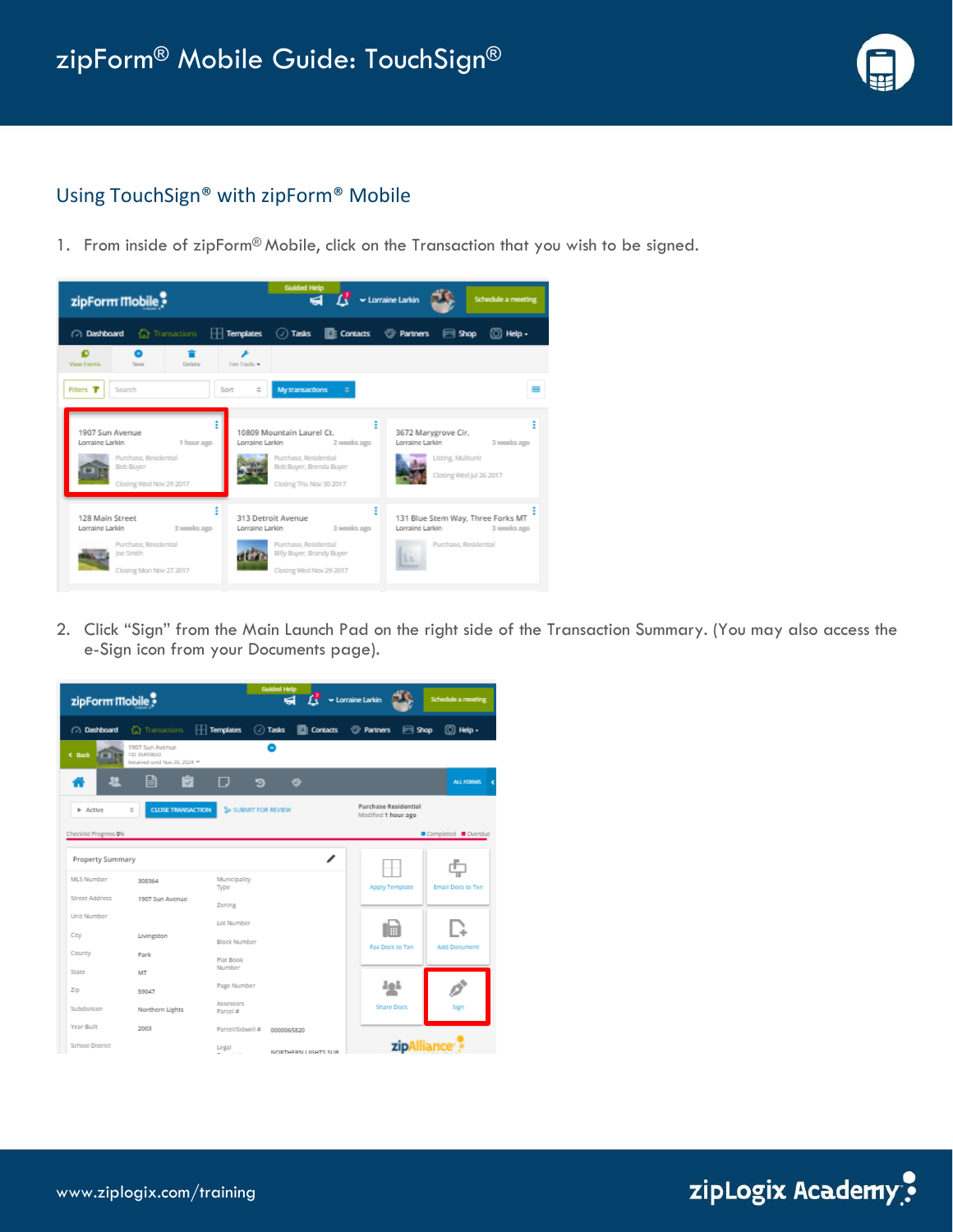

3. Select "Create a New Signature Packet."



4. Name your new signature packet and select "TouchSign®" as your Signing Service from the drop-down menu. Then, click the "Select Documents to Include" link, and choose which documents you would like to have signed.

| $\sqrt{a}$ Dashboard $\sqrt{a}$ Transactions $\boxed{1}$ Templates $\boxed{a}$ Tasks $\boxed{2}$ Contacts $\boxed{a}$ Partners |                                    |                     |                      | $\Box$ Shop              | (⊙) Help - |
|--------------------------------------------------------------------------------------------------------------------------------|------------------------------------|---------------------|----------------------|--------------------------|------------|
| $\xi$ BACK                                                                                                                     | SELECT FORMS                       | Ð<br>SELECT PARTIES | -0<br>ADD SIGNATURES |                          | NEXT >     |
| Packet Name:                                                                                                                   | Packet 1                           |                     |                      |                          |            |
| Signing Service:                                                                                                               | TouchSign®                         | ÷                   |                      |                          |            |
| Return folder (optional):<br>What is this?                                                                                     | DocuSign®<br>zipLogix Digital Ink® |                     |                      |                          |            |
| L÷                                                                                                                             | TouchSign®                         |                     |                      |                          |            |
| DOCUMENT                                                                                                                       |                                    |                     |                      | <b>COMPLETION</b><br>DUE |            |
| Buy - Sell Agreement - [BUYSELL]<br>÷                                                                                          |                                    |                     |                      |                          | ÷          |
| Cover Sheet - (COVER A)<br><br>÷                                                                                               |                                    |                     |                      |                          | ÷          |

5. Click "Next" in the upper, right corner of the page to proceed to the next step.



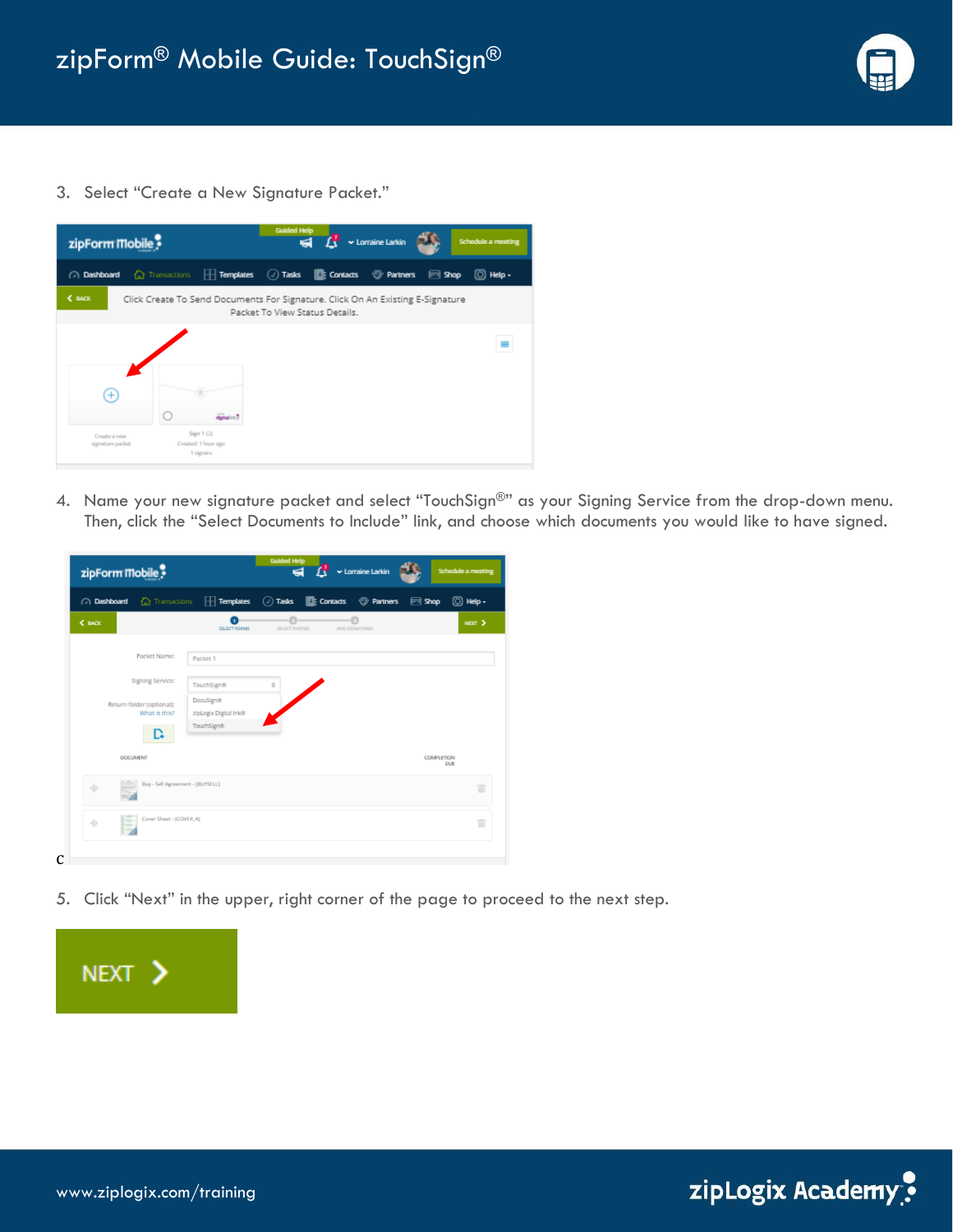

6. In the following step, click on the "Add Parties" icon, select your signers from one of the options, and then click "Close."

|               |                       |             | ramona uniti     |                |                             |                                |
|---------------|-----------------------|-------------|------------------|----------------|-----------------------------|--------------------------------|
| Ĩ             | Transaction Parties - |             | Search           |                |                             | ×<br>Sort<br>$\stackrel{a}{=}$ |
| $\frac{1}{2}$ | <b>FIRST NAME</b>     | MIDDLE NAME | <b>LAST NAME</b> | ROLE           | EMAIL                       | COMPANY                        |
|               | Bob                   |             | Buyer            | Buyer One      | ziplogisagent@gmail.<br>com |                                |
|               |                       |             | Andras           | Title Company  |                             | Montana Title and<br>Escrow    |
|               | James                 |             | Dean             | Selling Broker |                             | Exceptional<br>REALTORS        |
|               | Laura                 |             | Clark            | Selling Agent  | Iclark@gmail.com            |                                |
| о             |                       |             |                  | Seller One     |                             |                                |
| o             |                       |             |                  | Seller Two     |                             |                                |
| c             |                       |             |                  | Buyer Two      |                             |                                |
|               |                       |             |                  | Listing Agent  |                             |                                |
|               |                       |             | Close            |                |                             |                                |

7. Click "Next" in the upper, right corner of the page to proceed to the final step.



8. In this final step, your signing party will need to tap the "I Agree" icon in order to consent to electronically sign documents.



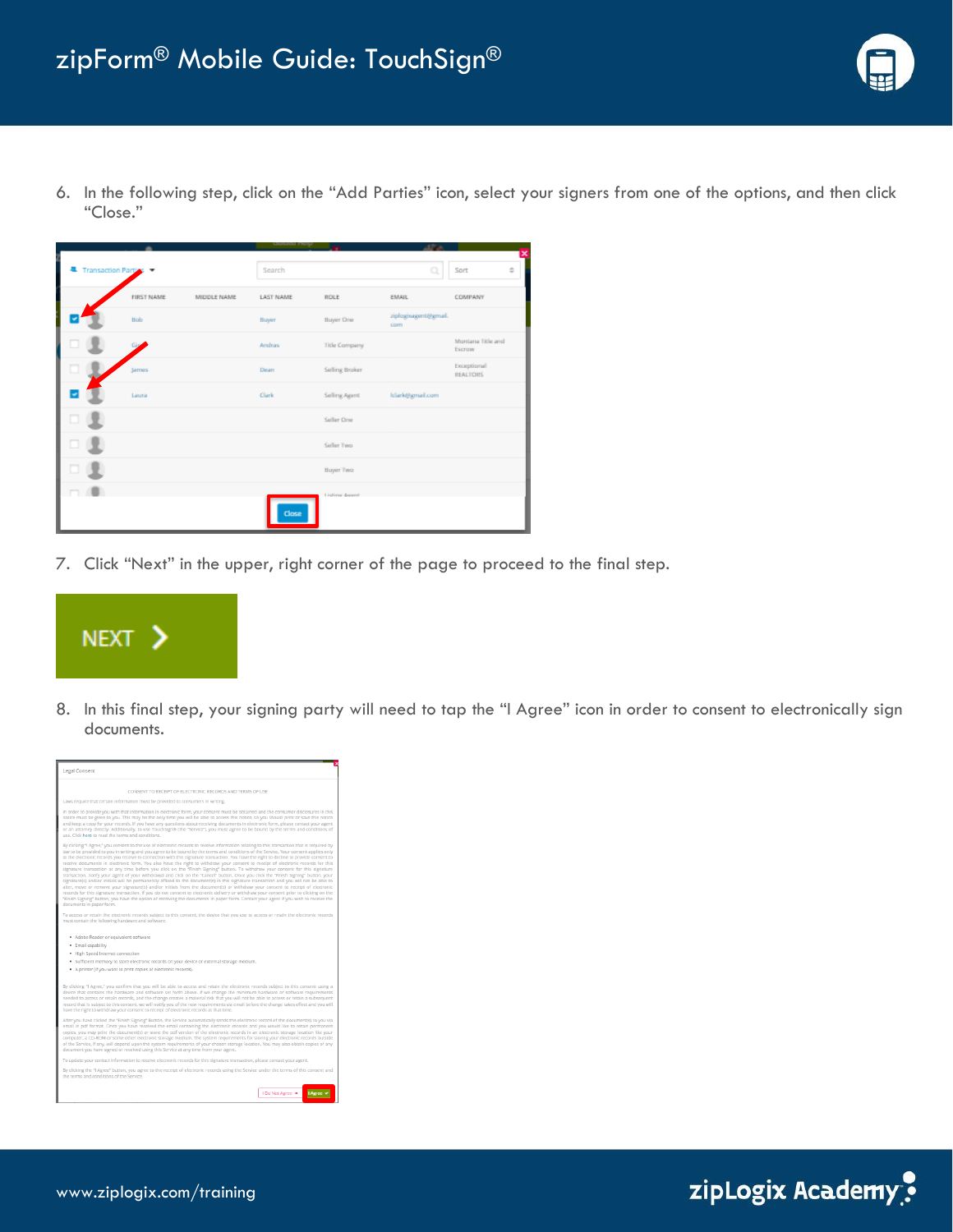

9. Documents for signing will then appear on your device screen. Your signer may tap on the appropriate signing task from the signature task editor (such as "Sign," shown below) on the left side of the screen. The signer may then either generate a signature, or simply tap to sign.



10. Once a signature has been created, the signer may click "Select" to use it, or "Clear" to delete it and create a new one.